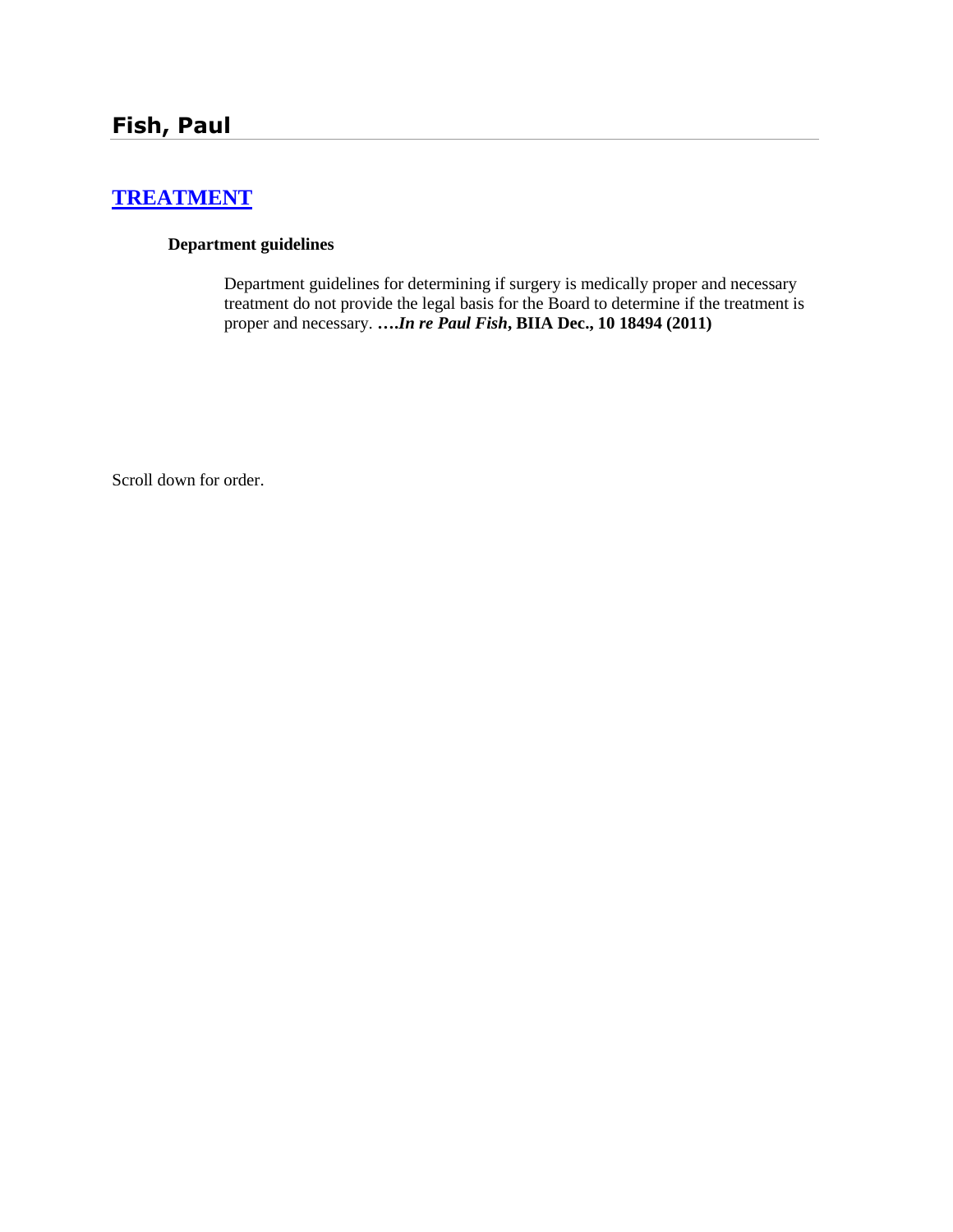## **BEFORE THE BOARD OF INDUSTRIAL INSURANCE APPEALS STATE OF WASHINGTON**

**)**

**IN RE: PAUL J. FISH ) DOCKET NO. 10 18494**

**CLAIM NO. Y-342141 ) DECISION AND ORDER**

INDUSTRIAL APPEALS JUDGE: Michael E. Metzger

APPEARANCES:

Claimant, Paul J. Fish, by Robinson & Kole, P.S., Inc., per David W. Robinson

Employer, Country Homes Construction & Design, None

Department of Labor and Industries, by The Office of the Attorney General, per Sarah L. Martin, Assistant

The claimant, Paul J. Fish, filed an appeal with the Board of Industrial Insurance Appeals on August 13, 2010, from an order of the Department of Labor and Industries dated August 10, 2010. In this order, the Department denied authorization for surgical treatment for Mr. Fish's neurogenic thoracic outlet syndrome. The Department order is **AFFIRMED**.

# **DECISION**

As provided by RCW 51.52.104 and RCW 51.52.106, this matter is before the Board for review and decision. The Department filed a timely Petition for Review of a Proposed Decision and Order issued on August 12, 2011, in which the industrial appeals judge reversed and remanded the Department order dated August 10, 2010. On October 12, 2011, the claimant filed a Response to Petition for Review.

The Board has reviewed the evidentiary rulings in the record of proceedings and finds that no prejudicial error was committed. The rulings are affirmed.

Mr. Fish's appeal from the Department order, in which the Department denied authorization for surgical treatment of his neurogenic thoracic outlet syndrome, raises the issue of whether this treatment was medically proper and necessary. Our industrial appeals judge's determination that this treatment was not medically proper and necessary is fully supported by the record and we adopt his determination. However, in Finding of Fact No. 9 the industrial appeals judge references the Department's guidelines for determining if surgery is medically proper and necessary treatment

1

2

3 4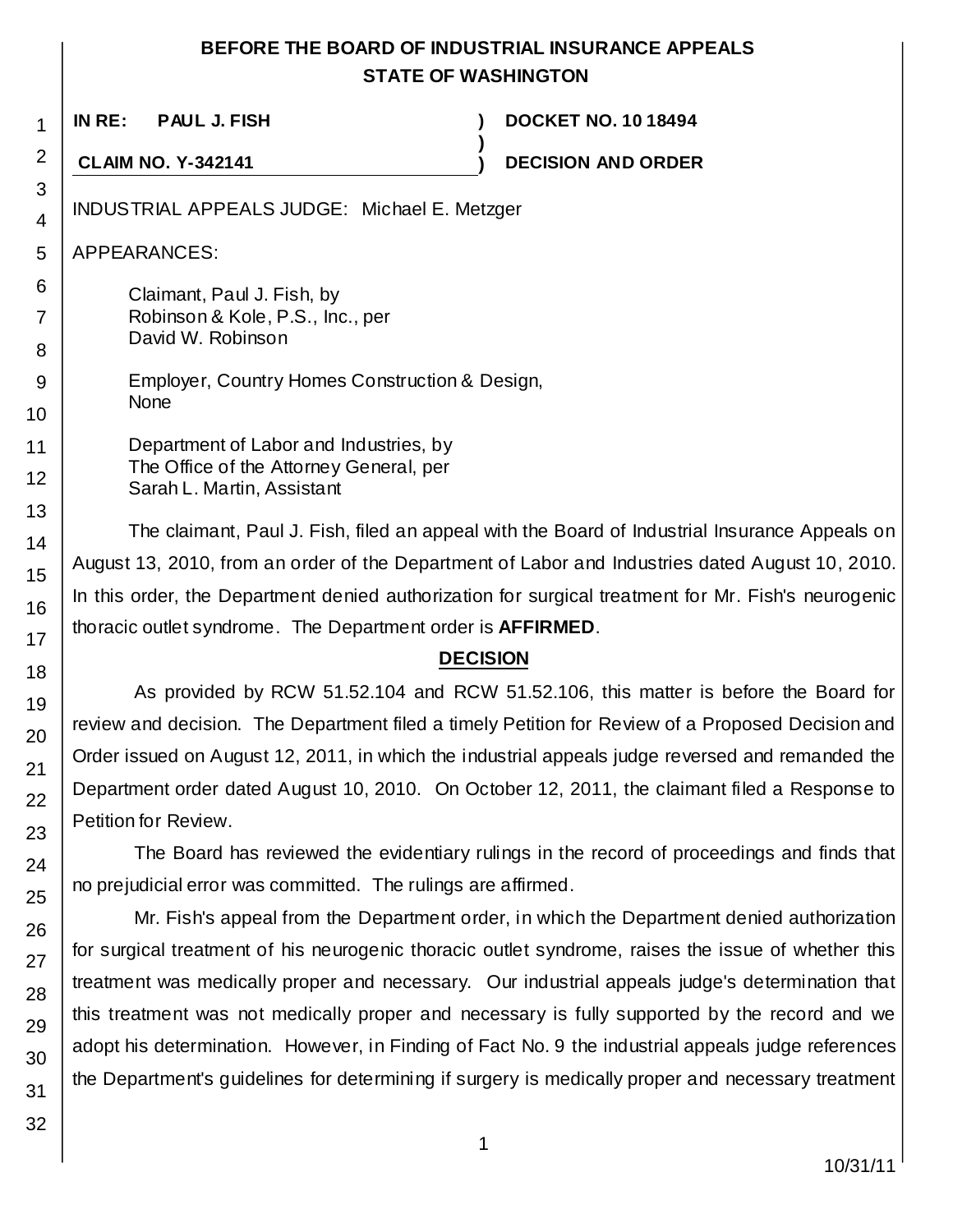1 2 3 4 5 6 7 8 for neurogenic thoracic outlet syndrome. The Department's guidelines do not provide the basis for this determination. We are required to base our determination on the medical evidence presented by the parties. The basis for this decision is set forth in the findings of fact that precede Findings 9 and 10, which are not relevant to that determination. We have granted review to delete Findings of Fact No. 9, and 10, and to eliminate Conclusion of Law No. 3, renumber Conclusion of Law No. 4 as No. 3. Conclusion of Law No. 3 is redrafted and restricted to an affirmation of the denial of surgical treatment of Mr. Fish's neurogenic thoracic outlet syndrome, as it was not proper and necessary treatment on August 10, 2010.

9 10 11 12 13 14 After consideration of the Proposed Decision and Order, the Petition for Review filed thereto by the Department of Labor and Industries, the claimant's Response to Petition for Review, and a careful review of the entire record before us, we are persuaded that the Proposed Decision and Order's determination denying surgical treatment of Mr. Fish's neurogenic thoracic outlet syndrome as it was not proper and necessary treatment on August 10, 2010, is supported by the preponderance of the evidence and is correct as a matter of law.

### **FINDINGS OF FACT**

1. On October 9, 2003, the claimant, Paul J. Fish, filed an Application for Benefits with the Department of Labor and Industries in which he alleged he sustained an industrial injury on January 2, 2003, during the course of his employment with Country Homes Construction Development. On November 20, 2003, the Department rejected the claim. On April 12, 2004, following timely Protest and Request for Reconsideration and appeals, the Department affirmed its order of November 20, 2003. On April 15, 2004, Mr. Fish filed a Notice of Appeal with the Board of Industrial Insurance Appeals, and on May 12, 2004, the Board granted, and agreed, to hear the appeal under Docket No. 04 14396.

15

16

17

18

19

20

21

22

23

24

25

26

27

28

29

30

31

32

On September 17, 2004, the Board issued an Order on Agreement of Parties in Docket No. 04 14396, in which it reversed the Department order of April 12, 2004, and remanded the claim to the Department with direction to allow the claim and take such further action as indicated by the facts and the law. On October 5, 2004, the Department allowed the claim.

On September 17, 2008, the Department denied responsibility for the condition diagnosed as thoracic outlet syndrome, determined by medical evidence to be unrelated to the industrial injury for which the claim was filed. On September 29, 2008, following timely Protest and Request for Reconsideration and appeals, the Department affirmed its order of September 17, 2008. On October 3, 2008, Mr. Fish filed a Notice of

2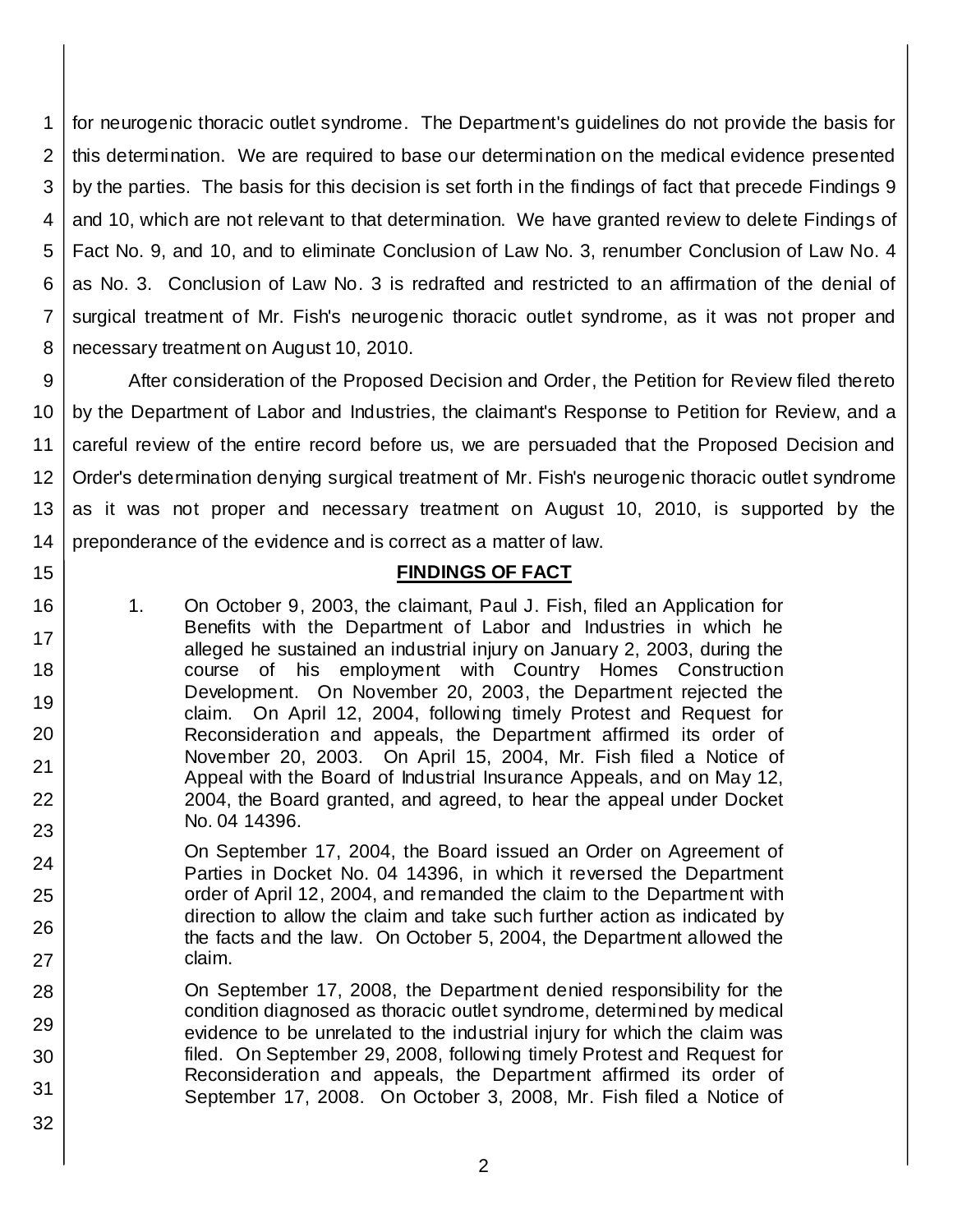Appeal with the Board of Industrial Insurance Appeals. On October 24, 2008, the Board granted, and agreed to hear the appeal under Docket No. 08 19395.

1

2

3

4

5

6

7

8

9

10

11

12

13

14

15

16

17

18

19

20

21

22

23

24

25

26

27

28

29

30

31

32

On September 21, 2009, a Proposed Decision and Order was issued in Docket No. 08 19395 in which the industrial appeals judge reversed the September 29, 2008 order and remanded the claim to the Department with direction to allow Mr. Fish's right neurogenic thoracic outlet syndrome under the claim and to provide him with such benefits for that condition as he may be entitled to under the facts and the law. On October 20, 2009, the Board, in Docket No. 08 19395, issued an Order Adopting Proposed Decision and Order. On November 17, 2009, the Department issued an order in which it stated the notice of decision dated September 17, 2008 and the notice of decision dated September 29 2008 are canceled; the Department is responsible for the condition diagnosed as thoracic outlet syndrome, under this claim; this action is taken in accordance with the BIIA order dated October 20, 2009.

On August 10, 2010, the Department issued a letter in which it denied authorization for the procedure(s) requested for the worker under notification #2501117275; and the Department found that claimant's condition did not meet the Department guidelines for when the procedure is appropriate and medically necessary.

On August 13, 2010, Mr. Fish filed a Notice of Appeal with the Board. On September 20, 2010, the Board granted, and agreed to hear the appeal under Docket No. 10 18494.

- 2. Mr. Fish was born on November 14, 1964. His work has included heavy manual labor. Mr. Fish, prior to January 2, 2003, had no symptoms in his right shoulder, right arm, or neck.
- 3. On January 2, 2003, Mr. Fish was employed by County Home Construction and Design as a framer. On that day and during the course of his employment, Mr. Fish, had, to carry a heavy beam on his shoulder with a co-worker. Mr. Fish's co-worker dropped the beam, causing injuries to Mr. Fish, including his right neck and shoulder.
- 4. One of the conditions proximately caused by Mr. Fish's January 2, 2003 injury, which occurred during the course of his employment with County Home construction and Design, is right neurogenic thoracic outlet syndrome.
- 5. Mr. Fish's right neurogenic thoracic outlet syndrome is a physical condition that resulted from, and was proximately caused by, his industrial injury of January 2, 2003.
- 6. Mr. Fish came under the care of Kaj Johansen, M.D., a vascular surgeon who has recommend that Mr. Fish undergo surgery to treat his neurogenic thoracic outlet syndrome. Dr. Johansen has seen Mr. Fish